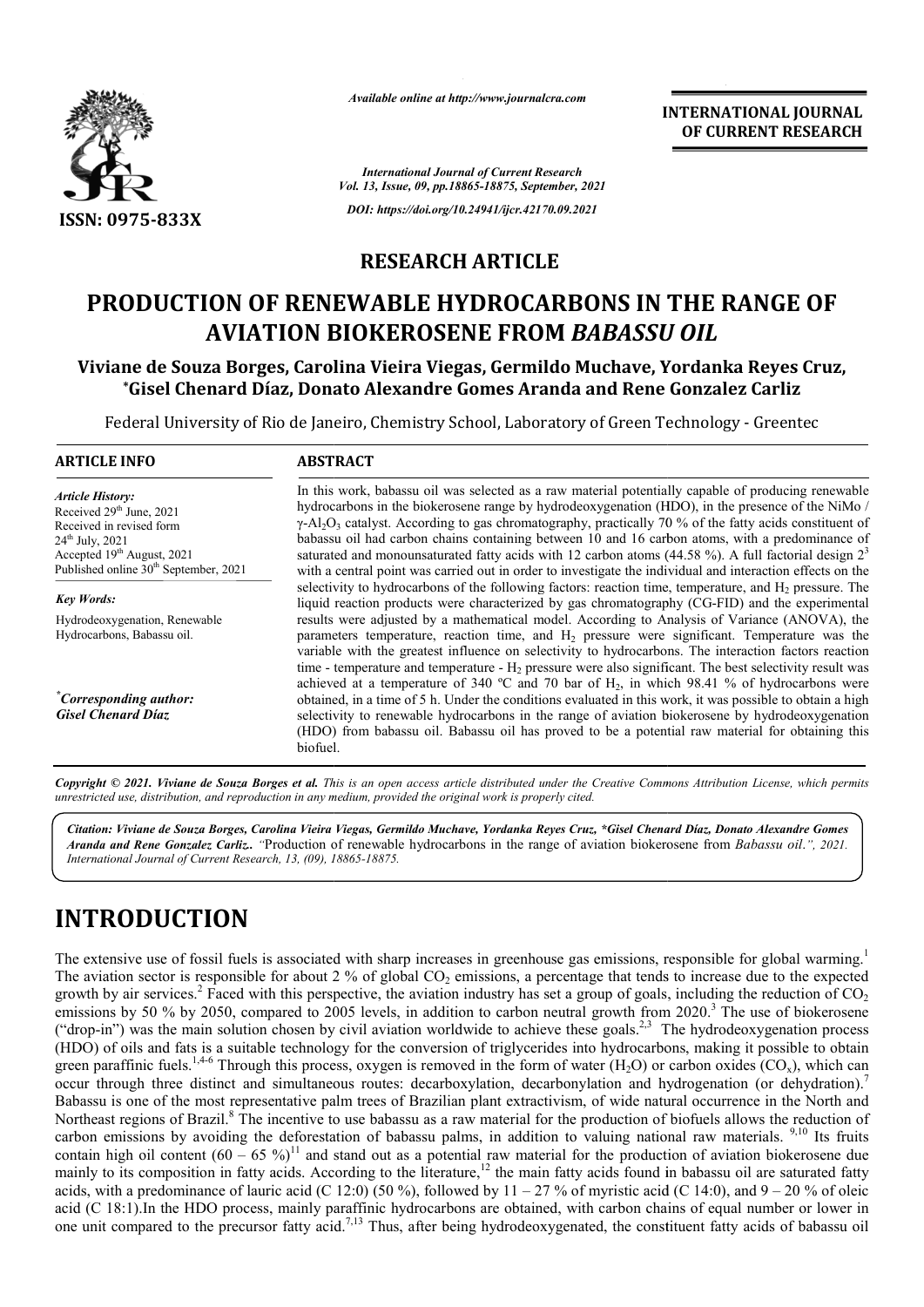should form, mainly, alkanes in the aviation biokerosene range (C9 - C15). Therefore, this work was carried out with the objective of obtaining results of the conversion of babassu oil into renewable hydrocarbons, in the aviation biokerosene range (C9 - C15), by HDO, in the presence of the commercial catalyst NiMo/ $\gamma$ -Al<sub>2</sub>O<sub>3</sub>, under different conditions of H<sub>2</sub> pressure, temperature and reaction time. Thus, it was possible to evaluate the influence of the reactional parameters on the composition of the final product and determine the conditions that provide greater hydrocarbon selectivities in the desired range.

#### **EXPERIMENTAL**

**Feedstock and Catalyst:** Refined babassu oil of commercial origin, supplied by Destilaria Bauru Ltda, was used as feedstock for HDO reactions. As a catalyst, nickel and molybdenum supported on γ-alumina (NiMo/γ-Al<sub>2</sub>O<sub>3</sub>), of commercial origin, supplied by CENPES (Centro de Pesquisas Leopoldo Américo Miguez de Mello) were used. This solid is currently used in petroleum refineries in the hydrotreatment of aviation kerosene and diesel fractions, mainly for the removal of sulfur, nitrogenous and oxygenated contaminants.

**Determination of the Fatty Acids Profile of Babassu Oil:** Babassu oil was characterized according to its composition in fatty acids, using the gas chromatography technique. For this, in a first step, samples of the oil were reacted, producing methylated compounds. To obtain fatty acid methyl esters (FAME), saponification was performed, reacting 300 mg of the oil with 2 ml of potassium hydroxide solution in methanol (0.5 mol/L); followed by an esterification with 2 mL of a solution of hydrochloric acid in methanol (5 % v/v). The reactions were performed in a closed environment, in a water bath (75 °C), for 10 min. After the addition of 2 ml of distilled water and 2 ml of hexane P.A. in a separatory funnel, the organic phase with hexane was sent to a second step. In this step, the produced FAMEs were analyzed in a gas chromatograph (Shimadzu GC-2014) with flame ionization detector (FID), split/splitless injector and Carbowax 20M capillary column  $(30 \text{ m} \times 0.25 \text{ mm} \times 0.25 \text{ \mu m})$ . The carrier gas used was H<sub>2</sub> (26.5 cm/s). The temperature programming used was: 60 °C for 2 min; 60 °C to 200 °C (gradient of 10 °C/min); 200 °C to 240 °C (gradient of 5 °C/min), remaining at this temperature for 15 min. The FAMEs were identified by comparing their retention times with those of a mixture of 37 external standards (C 4:0 to C 24:0) from Sigma. The composition was determined by the area normalization method.

#### **Catalytic Tests**

**Experimental Design and Statistical Analysis of Data:** For the realization of HDO reactions of babassu oil, a complete factorial design was adopted, composed of three variables, each tested at two levels  $(2^3)$ , with three repetitions at the central point. The selected factors were: reaction time, temperature and  $H_2$  pressure, represented by the coded variables A, B and C, respectively. Selectivity to hydrocarbons was considered as the response variable. The factor levels were coded  $(-1, 0, +1)$  according to Equation  $1.^{14}$ 

$$
x_i = \frac{x_i - \bar{x}}{\delta} \tag{1}
$$

Where,  $x_i$  = coded value of the variable  $X_i$ ;  $X_i$  = real value of the variable;  $\overline{X}$  = mean value of the variable;  $\delta$  = value of the  $X_i$  variation range. The tests were performed in random order and without replicates, with the exception of those carried out at the central point. Table 1 shows the real and coded values  $(-1, 0, +1)$  of the levels of each factor investigated.

**Table 1. Real and coded levels of the variables studied in factorial design 2<sup>3</sup> with central point**

| Factors |                           |         | Levels        |         |
|---------|---------------------------|---------|---------------|---------|
|         |                           | Minimum | Central Point | Maximum |
|         |                           | (- 1)   | (0)           |         |
|         | Reaction time (h)         |         |               |         |
|         | Temperature $(^{\circ}C)$ | 300     | 320           | 340     |
|         | $H2$ pressure (bar)       | 30      | 50            | 70      |

|  |  |  |  | Table 2. Planning matrix of the factorial design $2^3$ with central point, containing the real and normalized levels of the factors |
|--|--|--|--|-------------------------------------------------------------------------------------------------------------------------------------|
|--|--|--|--|-------------------------------------------------------------------------------------------------------------------------------------|

| Assay          |            | Reaction time (h) |            | Temperature $(^{\circ}C)$ |            | $H_2$ pressure (bar) |            |
|----------------|------------|-------------------|------------|---------------------------|------------|----------------------|------------|
| Standard order | Real order | Real              | Normalized | Real                      | Normalized | Real                 | Normalized |
|                |            |                   |            | 300                       | ۰.         | 30                   |            |
|                |            |                   | $+$        | 300                       | ۰.         | 30                   |            |
|                |            |                   | ۰.         | 340                       |            | 30                   |            |
|                |            |                   | $+$        | 340                       | $^+$       | 30                   |            |
|                |            |                   |            | 300                       | ۰.         | 70                   | $^+$       |
|                |            |                   | $+$ 1      | 300                       |            | 70                   | $^{+}$     |
|                |            |                   |            | 340                       |            | 70                   |            |
|                |            |                   | $+$        | 340                       | $^+$       | 70                   | +          |
|                | 10         |                   |            | 320                       |            | 50                   |            |
| 10             |            |                   |            | 320                       |            | 50                   |            |
|                |            |                   |            | 320                       |            | 50                   |            |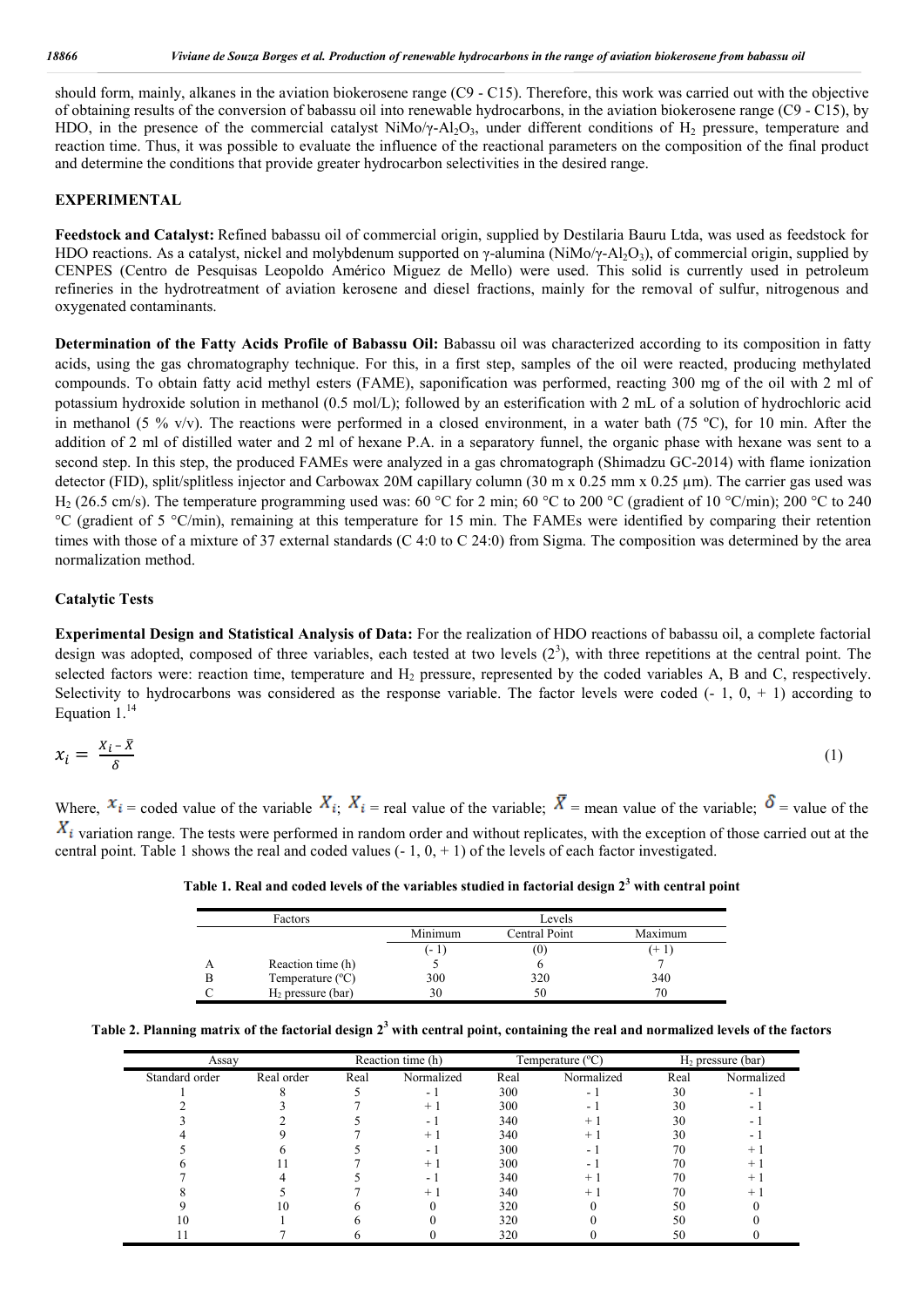The planning matrix, containing all possible combinations of the chosen levels, plus the tests at the central point, is shown in Table 2. From the experimental results obtained, a mathematical model capable of describing the functional relationship between the dependent variable (selectivity to hydrocarbons, y) and the independent variables (reaction time, temperature and pressure of H<sub>2</sub>) was determined. The statistical tool used in the treatment of the data was the Analysis of Variance (ANOVA), with the objective of verifying the significance and quality of the model's adjustment, besides determining which factors produce significant (main and interaction) effects on the system's response. The statistical study was performed with the Design Expert 9.06 software, using a 95 % confidence interval ( $\alpha$  = 0.05).

**HDO Reactions of Babassu Oil:** The HDO reactions were performed in a high pressure reactor (Parr Instrument Company 4848), of 300 mL capacity, in a simple batch system, with temperature and pressure control. Before each reaction, the NiMo/γ-Al<sub>2</sub>O<sub>3</sub> catalyst was reduced by flow of H<sub>2</sub> (50 mL/min), at 425 °C for 4 h, in a tubular oven. The reduction conditions were defined based on a previous temperature programmed reduction (TPR) analysis. A 3 % (w/w) catalyst/babassu oil ratio was used. After cooling to room temperature inside the oven, the catalyst was quickly transferred to the reactor, already containing the raw material. The reactor was pressurized with  $H_2$  and heated to the reaction temperature. The reactions were processed under agitation (1200 rpm) and the pressure was kept constant by injection of hydrogen.

**Characterization of the Products:** In the characterization of liquid fraction products, a gas chromatograph (Shimadzu GC-2010) was used, with flame ionization detector (FID), split/splitless injector and DB 23 column (J & W Scientific). The samples were previously diluted in n-heptane (99.9 % v/v), in a proportion of 0.05 g of sample to 1.5 mL of solvent. The identification of the products was carried out by comparing their retention times with those of hydrocarbon standards (C9 to C22), in addition to standards of fatty alcohols, wax esters, fatty acids and fatty acid esters. In this work, the products of the gas fraction were not

analyzed. The conversion of babassu oil  $(C)$  was defined in terms of triglycerides converted into other products (intermediates and hydrocarbons) and calculated according to Equation 2.

$$
C = 100\% - \frac{A_{trg}}{A_{total}} \cdot 100\% \tag{2}
$$

Where, C = conversion of triglycerides;  $A_{trg}$  = sum of the triglyceride peak areas;  $A_{total}$  = sum of the peak areas of triglycerides and products. The selectivity (mass percentage) to each of the products (Si) was calculated according to Equation 3.

$$
S_i = \frac{A_i}{A_{total\ products}} \cdot 100\% \tag{3}
$$

Where,  $S_i$  = selectivity to product  $i$ ;  $A_i$  = area of the peaks of compound  $i$ ;  $A_{total}$  products = sum of the peak areas of all products formed.

# **RESULTS AND DISCUSSION**

**Determination of the Fatty Acids Profile of Babassu Oil:** The fatty acid composition of babassu oil is presented in Table 3. The predominance of the fatty acids with 12 carbon atoms lauric (C 12:0) and lauroleic (C 12:1) is observed, totaling 44.58 %. It is also noted that 69.7 % of the fatty acids in this oil have carbon chains containing between 10 and 16 carbon atoms, thus falling within the fraction with the potential to generate hydrocarbons in the aviation biokerosene range (C9 - C15) by HDO.

| Nomenclature        | Structure         | Fatty Acids Profile (%) |
|---------------------|-------------------|-------------------------|
| Caproic Acid        | C <sub>6:0</sub>  | 1,34                    |
| Caprylic Acid       | C8:0              | 1,21                    |
| Capric Acid         | C10:0             | 1,45                    |
| Lauric Acid         | C12:0             | 18,54                   |
| Lauroleic Acid      | C <sub>12:1</sub> | 26,04                   |
| Myristic Acid       | C14:0             | 6,23                    |
| Miristoleic Acid    | $C$ 14:1          | 9,35                    |
| Palmitic Acid       | C16:0             | 3,09                    |
| Palmitoleic Acid    | C <sub>16:1</sub> | 4,99                    |
| Stearic Acid        | C18:0             | 7,66                    |
| Oleic Acid          | C <sub>18:1</sub> | 18,45                   |
| Linoleic Acid       | C <sub>18:2</sub> | 1,65                    |
| Saturated $(\% )$   |                   | 39,52                   |
| Monounsaturated (%) |                   | 58,83                   |
| Polyunsaturated (%) |                   | 1,65                    |

**Table 3. Fatty Acids Profile of Babassu Oil**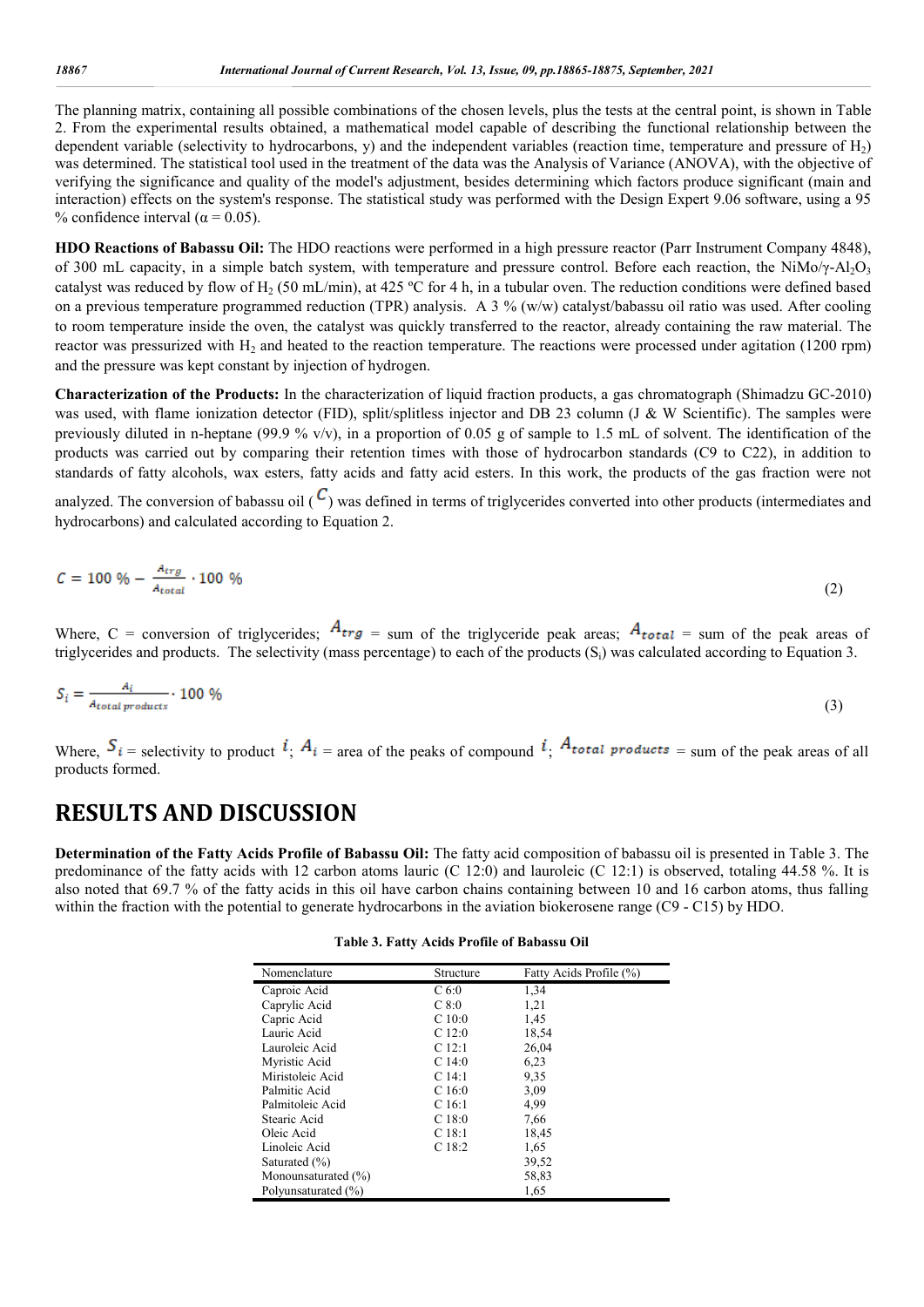Also according to Table 3, the percentage of saturated fatty acids obtained for babassu oil was close to 40 %, higher than most other vegetable oils, such as canola (6 %), sunflower (11 %), soybean (15 %) and olive (14 %),<sup>11</sup> and among unsaturated fatty acids, the polyunsaturated content (1.65 %) is quite low. The high content of saturated fatty acids present in this oil is advantageous, since the presence of unsaturations favors the occurrence of secondary cracking reactions of HDO products of triglycerides. Statistical Analysis and Catalytic Evaluation of Babassu Oil HDO: The HDO reactions of babassu oil were conducted according to the complete factorial design (Table 2). The results obtained are presented in Table 4, which shows the conversion and selectivity values to the different products of the liquid fraction obtained. Table 4 shows that, in addition to the compounds of interest, fatty acids, fatty alcohols, wax esters and fatty acid esters (methyl and ethyl) were obtained as by-products. The NiMo/ $\gamma$ -Al<sub>2</sub>O<sub>3</sub> catalyst showed satisfactory catalytic activity in the HDO process, providing a conversion of 100 % of the triglycerides into products under all conditions employed. In addition, the catalyst was able to produce hydrocarbons with high selectivities  $(> 80 \%)$  when associated with more favorable experimental conditions, obtaining mainly C11 and C12 alkanes. The combination of high temperature (340 °C) and high  $H<sub>2</sub>$  pressure (70 bar) yielded the best result, in which hydrocarbons were produced with a selectivity of 98.41 %, in a reaction time of 5 h. Under these conditions (340 °C and 70 bar of H<sub>2</sub>), the increase in reaction time from 5 h to 7 h did not produce significant effects on the selectivity to hydrocarbons obtained, which went from 98.41 % to 98.6 %. In contrast, hydrocarbon selectivities below 50 % were obtained in reactions carried out at low temperature (300 °C). The worst result (10.7 %) was observed when low temperature (300 °C) was associated with low H<sub>2</sub> pressure (30 bar) and low reaction time (5 h). The combination of low temperature (300 °C) with high H<sub>2</sub> pressure (70 bar) and high reaction time (7 h) was able to increase the hydrocarbon selectivity obtained to only 43.19 %. A more in-depth discussion about the effects of temperature levels,  $H_2$  pressure and reaction time on the selectivities to hydrocarbons and by-products obtained can be found in item 3.2.2 (Catalytic Evaluation).

|                |                         | Factors                      |                                     | Selectivity $(\%)$   |              |                          |               |                |                      |
|----------------|-------------------------|------------------------------|-------------------------------------|----------------------|--------------|--------------------------|---------------|----------------|----------------------|
|                |                         | 2                            | 3                                   |                      |              |                          |               |                |                      |
| Assay          | Reaction<br>Time<br>(h) | Temperature<br>$(^{\circ}C)$ | H <sub>2</sub><br>Pressure<br>(bar) | Conversion<br>$(\%)$ | Hydrocarbons | Fatty<br><b>Alcohols</b> | Wax<br>Esters | Fatty<br>Acids | Fatty Acid<br>Esters |
|                | 5                       | 300                          | 30                                  | 100                  | 10,70        | 8,60                     | 28,06         | 52,58          | $\theta$             |
| $\overline{2}$ | $\tau$                  | 300                          | 30                                  | 100                  | 19,49        | 1,48                     | 27,4          | 44,62          | 7,01                 |
| 3              | 5                       | 340                          | 30                                  | 100                  | 38,43        | 1,07                     | 10,3          | 4,56           | 3,64                 |
| $\overline{4}$ | $\overline{7}$          | 340                          | 30                                  | 100                  | 83,04        |                          | 9,69          | 1,27           | 5                    |
| 5              | 5                       | 300                          | 70                                  | 100                  | 16,19        | 7,14                     | 36,68         | 19,39          | 20,6                 |
| 6              | $\tau$                  | 300                          | 70                                  | 100                  | 43,19        | 9,1                      | 30,3          | 10,5           | 6,2                  |
| $\tau$         | 5                       | 340                          | 70                                  | 100                  | 98,41        | 0,1                      | $\mathbf{0}$  | 1,29           | 0,2                  |
| 8              | $\tau$                  | 340                          | 70                                  | 100                  | 98,60        | 0,1                      | $\Omega$      | 1,2            | 0,1                  |
| 9              | 6                       | 320                          | 50                                  | 100                  | 78,36        | 0.68                     | 6,75          | 12,15          | 2,06                 |
| 10             | 6                       | 320                          | 50                                  | 100                  | 76,82        | 0,57                     | 5,15          | 15,62          | 1,84                 |
| 11             | 6                       | 320                          | 50                                  | 100                  | 78,01        | 0,81                     | 7,09          | 12,11          | 1,98                 |

**Analysis of Variance:** Table 5 shows the results of ANOVA, performed using the Design Expert 9.06 software.

#### **Table 5. Analysis of Variance (ANOVA) of hydrocarbon selectivity in HDO reactions of babassu oil**

| Source of Variation                                                       | <b>SS</b>                 | DF                           | MS                                                      | $F_{calc}$   | p-value       |  |  |  |
|---------------------------------------------------------------------------|---------------------------|------------------------------|---------------------------------------------------------|--------------|---------------|--|--|--|
| <b>Linear Regression</b>                                                  | $6.36 \cdot 10^{-3}$      | 6                            | $1.06 \cdot 10^{-3}$                                    | 233,59       | 0,0004        |  |  |  |
| Reaction Time (A)                                                         | $1,12 \cdot 10^{-3}$      |                              | $1,\overline{12\cdot 10^{-3}}$                          | 247,32       | 0,0006        |  |  |  |
| Temperature (B)                                                           | $3.67 \cdot 10^{-3}$      |                              | $3.67 \cdot 10^{-3}$                                    | 808.37       | ${}_{0.0001}$ |  |  |  |
| $H_2$ Pressure $(C)$                                                      | $7.53 \cdot 10^{-4}$      |                              | $7,53 \cdot 10^{-4}$                                    | 165,88       | 0,0010        |  |  |  |
| AB                                                                        | $5.57 \cdot 10^{-4}$      |                              | $5.57 \cdot 10^{-4}$                                    | 122,77       | 0.0016        |  |  |  |
| AC                                                                        | $3.83 \cdot 10^{-5}$      |                              | $3.83 \cdot 10^{-5}$                                    | 8,43         | 0.062         |  |  |  |
| BC                                                                        | $2.21 \cdot 10^{-4}$      |                              | $2.21 \cdot 10^{-4}$                                    | 48,78        | 0.0060        |  |  |  |
| Residuals                                                                 | $1.36 \cdot 10^{-5}$      | 3                            | $4.54 \cdot 10^{-6}$                                    | $\sim$       |               |  |  |  |
| Lack of Fit                                                               | $1,36 \cdot 10^{-5}$      |                              | $1.36 \cdot 10^{-5}$                                    | 753,30       | 0,0013        |  |  |  |
| Pure Error                                                                | $3.61 \cdot 10^{-8}$      | $\overline{2}$               | $1,8 \cdot 10^{-8}$                                     | ٠            |               |  |  |  |
| Corrected Total                                                           | $7,54 \cdot 10^{-3}$      | 10                           |                                                         | ۰            |               |  |  |  |
| % of Explained Variation $(R^2)$ : 99,79 %                                |                           |                              |                                                         |              |               |  |  |  |
| Maximum % of Explained Variation: 100,0 %                                 |                           |                              |                                                         |              |               |  |  |  |
| Adjusted $R^2$                                                            | 99.36 %                   |                              |                                                         |              |               |  |  |  |
| Predicted $R^2$                                                           | 88.48%                    |                              |                                                         |              |               |  |  |  |
| $C \times T$ $\rightarrow$ $C$<br>$\sim$ $\sim$ $\sim$<br>$\sim$ 1 $\sim$ | $\sim$<br>DD.<br>$\alpha$ | $^{\circ}$ 1<br>$\mathbf{1}$ | $\mathcal{C} \mathcal{C} = \mathcal{C}$<br>$\mathbf{r}$ | $\mathbf{r}$ | $1 \t1 \t1$   |  |  |  |

Legend: Source of Variation: source of variation; SS: sum of squares; DF: number of degrees of freedom; MS: mean squares; Fcalc: calculated value of F; p-value: p-value.

Among the possible models presented in the Design Expert 9.06 software, the inverse linear proved to be the most suitable to relate the dependent variable (hydrocarbon selectivity) and the independent variables (temperature,  $H_2$  pressure and reaction time). The exchange of the variable selectivity to hydrocarbons for its inverse, through a linearizing transformation, allowed to obtain a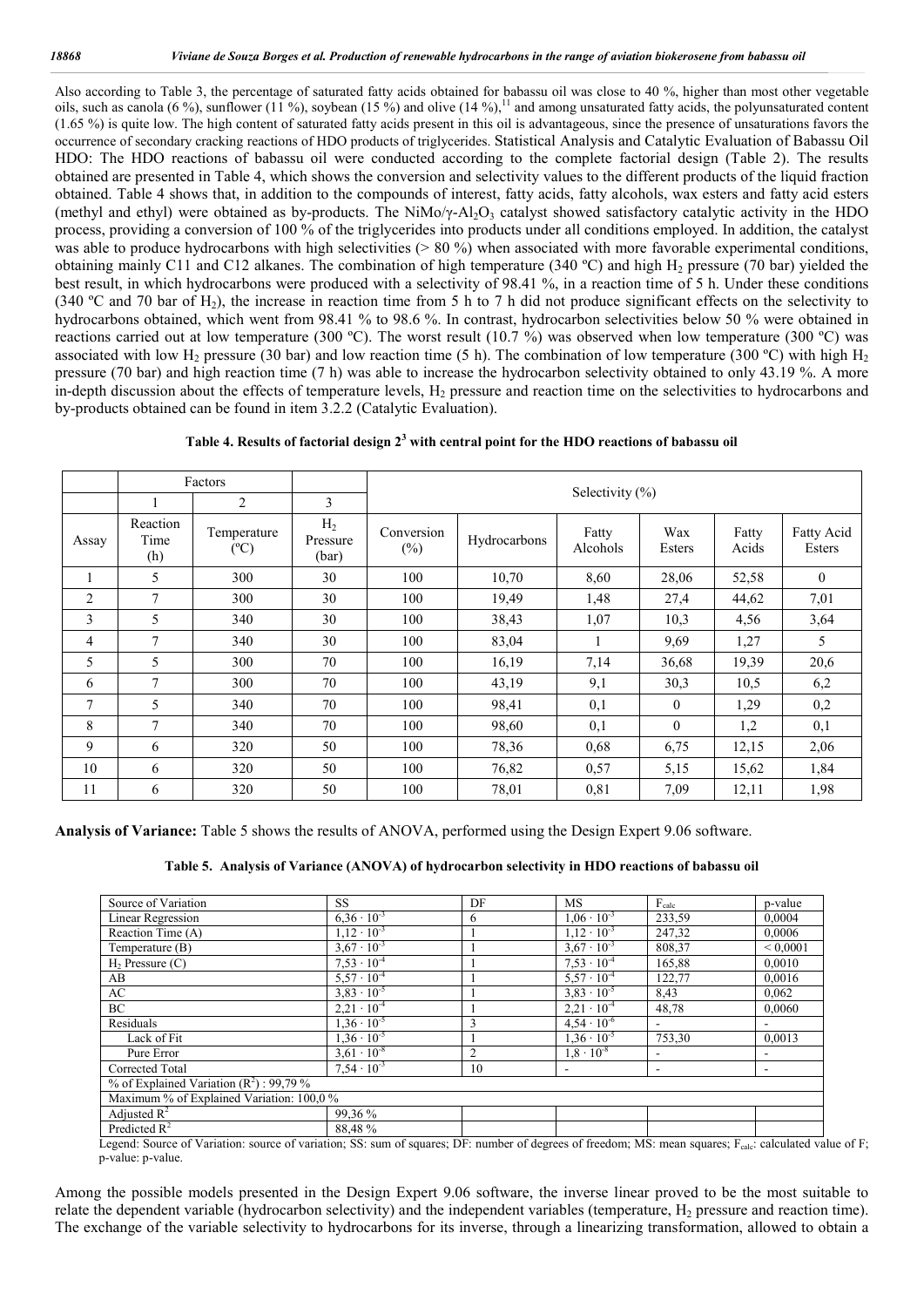simpler model, which fit to the experimental data set. Thus, a polynomial model (Equation 4)<sup>15</sup> was adjusted to the data of Table 4, with the coefficients determined by the method of least squares, in a linear regression and 95 % confidence level.

$$
\hat{y} = \beta_0 + \beta_1 x_1 + \beta_2 x_2 + \beta_3 x_3 + \beta_{12} x_1 x_2 + \beta_{13} x_1 x_3 + \beta_{23} x_2 x_3 + \beta_{123} x_1 x_2 x_3 + e \tag{4}
$$

Where,  $V =$  values of the response variable predicted by the model;  $Pi_i =$  model parameters;  $x_1$ ,  $x_2$  and  $x_3$  = coded independent variables (reaction time, A; temperature, B; and  $H_2$  pressure, C);  $e =$  random error associated with the model. The regression variables (reaction time, A; temperature, B; and  $H_2$  pressure, C);  $e =$  random error associated with the model. The regression equation obtained can be expressed in coded and uncoded units, according to the levels in Ta with the coded values of the factors time, temperature and  $H_2$  pressure is described by Equation 5.

$$
\frac{1}{Y} = 0.036 - 0.012 A - 0.021 B - 9.70 \cdot 10^{-3} C + 8.35 \cdot 10^{-3} AB + 2.19 \cdot 10^{-3} AC + 5.26 \cdot 10^{-3} BC \tag{5}
$$

Where,  $I =$  hydrocarbon selectivity (%);  $A =$  reaction time (h);  $D =$  temperature (°C);  $C = H_2$  pressure (bar). The model generated with the values of the original variables is described by Equation 6.

$$
\frac{1}{Y} = 1.52 - 0.15 \cdot Time - 4.23 \cdot 10^{-3} \cdot Temperature - 5.35 \cdot 10^{-3} \cdot Pressure + 4.17 \cdot 10^{-4} \cdot Time \cdot Temperature + 1.09 \cdot 10^{-4} Time \cdot Pressure + 1.32 \cdot 10^{-5} \cdot Temperature \cdot Pressure
$$
\n
$$
(6)
$$

Where,  $Y$  = hydrocarbon selectivity (%);  $Time$  = reaction time (h);  $Temperature$  = temperature (°C);  $Pressure$  = H<sub>2</sub> pressure (bar). Initially, the statistical significance of the obtained model was evaluated using the F-test. Comparing the tabulated value of F ( $F_{tab} = F(1,3;5\%) = 10.13$ )<sup>16</sup> to the calculated F ( $F_{calc} = 233.59$ ) (Table 5), it is found that  $F_{calc}$  is much larger than  $F_{tab}$ , indicating that the null hypothesis  $(H_0)$ , that the factors together have no effect, should be rejected. Similarly, it is observed that the p-value of the model (p-value = 0.0004) is much lower than the 5% significance level set for the test ( $\alpha$  = 0.05), confirming that the null hypothesis should be discarded, that is, the model is statistically significant.

Subsequently, the statistical significance of the main and interaction effects of the factors under study on hydrocarbon selectivity was evaluated based on the p-value associated with each effect. ANOVA shows that A (reaction time), B (temperature) and C ( $H_2$ pressure) factors, as well as interactions between factors AB (reaction time and temperature) and BC (temperature and pressure of  $H_2$ ) are statistically significant parameters ( $p < 0.05$ ), unlike the AC interaction (reaction time and  $H_2$  pressure), which is not within the 95 % confidence interval. In particular, it appears that the main effect of the temperature was highly significant ( $p <$ indicating that the null hypothesis (H<sub>0</sub>), that the factors together have no effect, should be rejected. Similarly, it is observed that<br>the p-value of the model (p-value = 0.0004) is much lower than the 5 % significance show statistical significance, in contrast to the 3rd order ABC interaction (reaction time, temperature and  $H_2$  pressure), excluded in the model adjustment so that it became valid within the confidence interval. The lack of fit test was applied to assess the adequacy the model adjustment so that it became valid within the confidence interval. The lack of fit test was applied to assess the adequacy<br>of the model to the data distribution. According to ANOVA, the p-value of the lack of fit significance level set for the test ( $\alpha$  = 0.05) and, thus, the null hypothesis, H<sub>0</sub>, which proposes that the line equation is adequate to significance level set for the test ( $\alpha = 0.05$ ) and, thus, the null hypothesis,  $H_0$ , which proposes that the line equation is adequate to describe the data, should be rejected. However, the other analyzes of model adeq is indeed a lack of fit. In addition, as the sum of squares for the pure error was much lower than that of the lack of fit, the  $F_{\text{calc}}$  of the test may be overestimated, as also verified by Garcia<sup>17</sup>. According to Garcia<sup>17</sup>, since pure error is obtained only from the variation between the results of the central points, a very low value of this parameter, despite indicating a good repeatability of the analyses, may end up overestimating the deviations due to the lack of fit. In this case, as the quadratic sum of the pure error is very analyses, may end up overestimating the deviations due to the lack of fit. In this case, as the quadratic sum of the pure error is very<br>low in relation to the lack of fit, a very high value of F<sub>calc</sub> is obtained in the hy lack of fit of the model. In this case, the deviation between the experimental data and the data predicted by the model should be lack of fit of the model. In this case, the deviation between the experimental data and the data predicted by the model should be calculated and evaluated. Thus, to check the quality of the model's fit to the data distribu versus results predicted by the adjusted model was also constructed (Fig (Figure 1). 0.0001), a criterion presented by Rodrigues and Iemma<sup>16</sup>. The AC interaction was maintained in the model, although it did not<br>show statistical significance, in contrast to the 3rd order ABC interaction (reaction time, tem



**Figure 1. Graph of experimental values versus values predicted by the adjusted model of 1 / hydrocarbon selectivity for each test**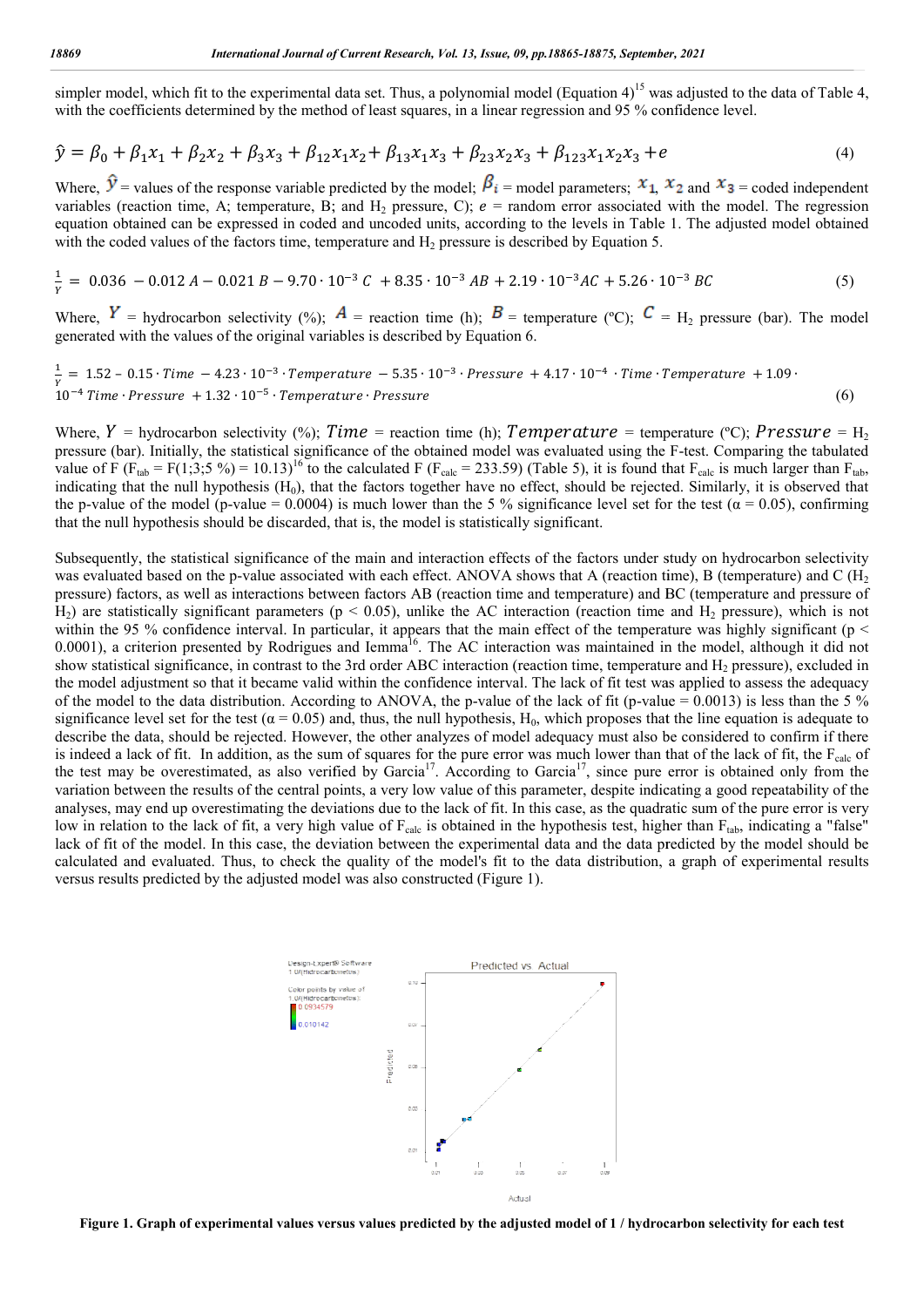In Figure 1, the percentages of hydrocarbons observed experimentally are quite close to the best line, indicating an adequate adjustment of the statistical model to the experimental data. The determination coefficient  $(R^2)$  obtained  $(R^2 = 99.79 \%)$ , very close to 1, attests the quality of the fit of the regression line to the set of experimental points. The result indicates that 99.79 % of the total variation in selectivity to hydrocarbons around the average is explained by the regression, and only 0.21 % is attributed to the residuals (influences other than those exerted by the variables under study).

The residual quadratic sum, which represents the part of the variation of the responses around the mean that the model cannot reproduce, was only 1.36  $\cdot$  10<sup>-5</sup>. The model generated an adjusted R<sup>2</sup> value greater than 0.9 (adjusted R<sup>2</sup> = 0.9936), confirming a good fit and adequacy to the data. In addition, the calculated value of predicted  $R^2$  (predicted  $R^2 = 0.8848$ ) was very close to 0.9, indicating that the model obtained is able not only to explain the experimental data, but also to predict new data. To verify whether the residuals left by the model are normally distributed, a necessary condition for the use of the F-test,<sup>14</sup> a probability-probability graph (P-P plot) was used (Figure 2), which presents the values of the empirical cumulative distribution function versus the values of the theoretical cumulative distribution function.<sup>18</sup>



Internally Studentized Residuals

**Figure 2 . Normal P-P plot of residuals**

In the interpretation of the P-P plot, the location of the points on the diagonal line indicates that the two distributions are identical, while the observation of points situated strictly above or below the line indicates that one distribution dominates the other.<sup>15</sup>  $^{\prime}$  In Figure 2, although the points present are not on the straight line, they tend to concentrate around it. Thus, there is no evidence of absence of residuals normality. Given the above, although the lack of fit test indicates a significant lack of fit of the model to the experimental data, it was adopted since the other tests showed good results. Finally, a comparison was made among the absolute values of the coefficients of the regression equation based on coded units (Equation 5), which makes it possible to determine which factor has the greatest influence on the response.<sup>14</sup>

It is observed that the factor B (temperature), which presents the associated parameter with the highest absolute value, is the variable that exerts the greatest influence on selectivity to hydrocarbons individually. Among the interaction effects, the importance of the temperature factor is observed again, since it is present in the synergism among the factors that obtained the greatest effects on the response: the interaction between reaction time (factor A) and temperature (factor B), and the interaction between temperature (factor B) and  $H_2$  pressure (factor C). These results confirm what had already been verified based on the p-value numbers.

**Catalytic Evaluation:** In this topic, the influence of the variables under study on selectivity to hydrocarbons and byproducts was discussed.

**Influence of Reaction Time:** Figures 3a and 3b show the variations in the selectivity to hydrocarbons produced as a function of the reaction time, evaluated at the minimum (5 h) and maximum (7 h) levels of this variable, under different temperatures (300 °C and 340 °C) and pressures of  $H_2$  (30 bar and 70 bar).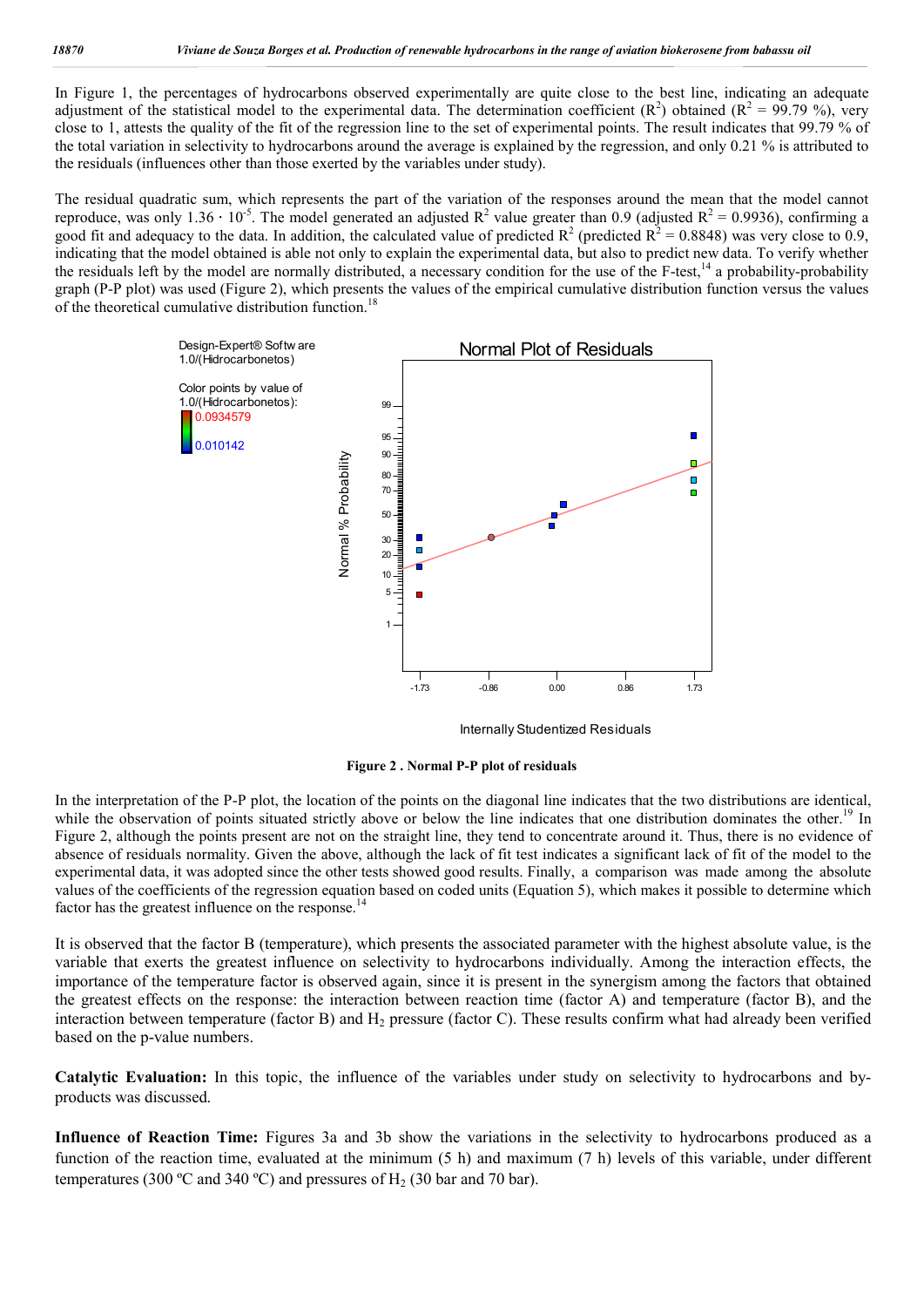

**Figure 3.** Selectivity to hydrocarbons as a function of reaction time: a  $\rm H_2$  pressure of 30 bar; b  $\rm H_2$  pressure of 70 bar

From Figure 3, it can be seen that the selectivity to hydrocarbons increased with the contact time for practically all temperatures and pressures used, with the exception of the tests performed at 340 °C and 70 bar of  $H_2$  (Figure 3b), in which the percentages of hydrocarbons obtained in 5 h (98.41 %) and 7 h (98.60 %) were practically identical.

Thus, in general, the increase in reaction time, from 5 h to 7 h, favored the production of hydrocarbons at the expense of the obtaining of by-products, which had their selectivities reduced by up to 44.61 % (at 340 °C and 30 bar of H<sub>2</sub>), according to Table 4. obtaining of by-products, which had their selectivities reduced by up to 44.61 % (at 340 °C and 30 bar of H<sub>2</sub>), according to Table 4.<br>On the other hand, under conditions of high temperature (340 °C) and pressure (70 bar the selectivity to by-products by only 0.19 %. The tendency to obtain higher hydrocarbon yields as a result of the increase in the selectivity to by-products by only 0.19 %. The tendency to obtain higher hydrocarbon yi reaction time was also verified by Zuo and collaborators,<sup>20</sup> in the HDO of methyl palmitate ester. performed at 340 °C and 70 bar of H<sub>2</sub> (Figure 3b), in which the percentages of 3.60 %) were practically identical.<br>om 5 h to 7 h, favored the production of hydrocarbons at the expense of the ies reduced by up to 44.61 %

**Influence of Temperature:** The results of selectivity to hydrocarbons produced from babassu oil as a function of the reaction temperature, evaluated at the minimum (300 ºC) and maximum (340 º ºC) levels of this variable, under different times (5 h and 7 h) and pressures of  $H<sub>2</sub>$  (30 bar and 70 bar), are shown graphically in Figures 4a and 4b.



**Figure 3. Selectivity to hydrocarbons as a function of reaction temperature: a reaction . time of 5 h; b reaction time of 7 h**

From Figure 4, it can be noted that at the lowest temperature of 300 °C, HDO occurred slowly, producing a low proportion of hydrocarbons (less than 50 %) even under high pressures of  $H_2$  (70 bar) and long reaction times (7 h). On the other hand, at high hydrocarbons (less than 50 %) even under high pressures of H<sub>2</sub> (70 bar) and long reaction times (7 h). On the other hand, at high temperature (340 °C), proportions of hydrocarbons higher than those of the other compounds selectivities above 80 % for all conditions of pressure and reaction time investigated, with the exception of the process performed at low pressure (30 bar), which required a longer reaction time (7 h) to obtain a satisfactory result.

Therefore, the rise in temperature, from 300 °C to 340 °C, favored HDO reactions, resulting in an increase in selectivity to hydrocarbons and, consequently, in a reduction in selectivity to by-products, for all  $H_2$  pres hydrocarbons and, consequently, in a reduction in selectivity to by-products, for all H<sub>2</sub> pressures and reaction times evaluated.

According to Table 4, the selectivity to by-products decreased by at least 27.73 % (at 30 bar of H<sub>2</sub> and 5 h), reaching a reduction of up to 82.22 % (at 70 bar of H<sub>2</sub> and 5 h) with the increase in temperature in the aforementioned range. The increase in yield of alkanes produced by HDO following the increase in temperature has been reported in the literature for vegetable oils, According to Table 4, the selectivity to by-products decreased by at least 27.7 of up to 82.22 % (at 70 bar of  $H_2$  and 5 h) with the increase in temperature in alkanes produced by HDO following the increase in temperatu at 70 bar of  $H_2$  and 5 h) with the increase in temperature in the aforementioned range. The increase in yield of<br>by HDO following the increase in temperature has been reported in the literature for vegetable oils,<sup>21,22</sup>

**Influence of H<sub>2</sub> Pressure:** The H<sub>2</sub> pressure not only affects the yield of the products, but also consists of a limiting economic factor of great importance in hydrotreating.<sup>26</sup> Figures 5a and 5b show the selectivity to hydrocarbons obtained at the minimum (30 bar) and maximum (70 bar) levels of this variable, under different reaction times (5 h and 7 h) and temperatures (300 °C and 340  $^{\circ}$ C).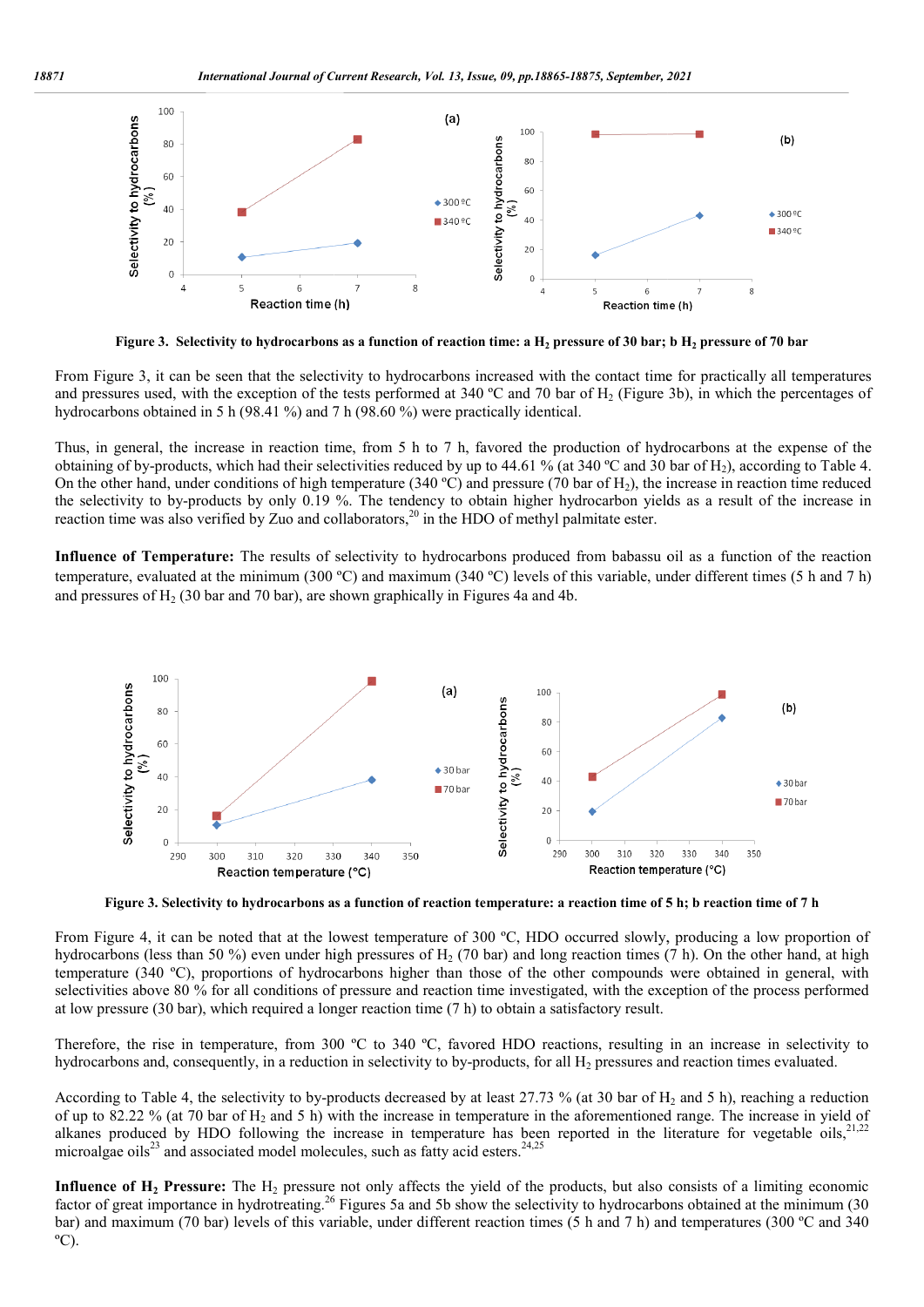

**Figure 5. Selectivity to hydrocarbons as a function of H H2 pressure: a reaction time of 5 h; b reaction time of 7 h**

The analysis of Figure 5 shows that the increase in  $H_2$  pressure favored the formation of hydrocarbons, increasing their selectivity values. The combination of high pressure (70 bar) with higher temperatures (340 ºC) made it possible to obtain a selectivity to The analysis of Figure 5 shows that the increase in  $H_2$  pressure favored the formation of hydrocarbons, increasing their selectivity to values. The combination of high pressure (70 bar) with higher temperatures (340 °C) slowly, demanding longer contact times of the reactional mixture in the reactor to obtain an efficient HDO. The use of a lower pressure of 30 bar, in general, was insufficient to achieve a selectivity to hydrocarbons of more than 40 % under all temperature and reaction time conditions tested. At the pressure of 30 bar, a selectivity to hydrocarbons greater than 80 % was obtained only at high temperature (340 °C) and long reaction time (7 h). According to Kubicka, Simácek and Zilková,<sup>27</sup> the decrease in the pressure of  $H_2$  limits the mass transfer of  $H_2$  through the liquid film on the surface of the catalyst particle, thus reducing the availability of  $H_2$  at the active sites and, consequently, decreasing deoxygenation rates and hydrocarbon production. In addition, the pressure of of H<sub>2</sub> limits the mass transfer of H<sub>2</sub> through the liquid film on the surface of the catalyst particle, thus reducing the availability of H<sub>2</sub> at the active sites and, consequently, decreasing deoxygenation rates and hy fatty acid hydrogenation step, which determines the HDO rate, thus increasing the overall HDO rate, as well as the selectivity to fatty acid hydrogenation step, which determines the HDO rate, thus increasing the overall HDO rate, as well as the selectivity to<br>hydrogenation products. In relation to the obtained by-products, according to Table 4, the i bar reduced the selectivity to these compounds for all temperatures and reaction times used, with the exception of wax esters. The selectivity to by-products was reduced by at least 5.49 % (at 300 °C and 5 h) and by up to 59.98 % (at 340 °C and 5 h), due to the bar reduced the selectivity to these compounds for all temperatures and reaction times used, with the exception of wax esters. The selectivity to by-products was reduced by at least 5.49 % (at 300 °C and 5 h) and by up to pressure suggests that these compounds act as intermediates in the conversion of triglycerides, and that higher  $H_2$  pressures benefited the subsequent HDO reactions of these intermediates, producing h hydrocarbons as final products, as also reported in Kubicka, Simácek and Zilková.<sup>27</sup> Table 4 shows that the low temperature (300 °C) favored the formation of wax esters, which benefited the subsequent HDO reactions of these intermediates, producing hydrocarbons as final products, as also reported in<br>Kubicka, Simácek and Zilková.<sup>27</sup> Table 4 shows that the low temperature (300 °C) favored the for pressure, from 30 to 70 bar, led to an increase in selectivity to this class of by-products. The reduction in selectivity to oxygenated pressure, from 30 to 70 bar, led to an increase in selectivity to this class of by-products. The reduction in selectivity to oxygenated intermediates (fatty acids, fatty alcohols and wax esters) during HDO of vegetable oil and temperature, was also observed by Kubicka, Simácek and Zilková $^{27}$  and Anand and Sinha. $^{29}$ 

Interaction among Variables: In this topic, the 2nd order interaction effects between the variables under study were graphically analyzed. Whenever the interaction effects are statistically significant in an analysis, it is not possible to interpret the in isolation, without considering the interaction effects. **Error! Reference source not found.** As all the factors studied are involved in in isolation, without considering the interaction effects. Error: Reterence source not found. As all the factors studied are involved in significant 2nd order interactions, only the interaction effects were evaluated, acco since the response variable is the inverse of the selectivity to hydrocarbons, as one walks along the y axis "from top to bottom", since the response variable is the inverse of the selectivity to hydrocarbons, as one walks along the y axis "from top to bottom", the selectivity values increase. The graphs lead to conclude that, in all the evaluated int when working simultaneously at the upper level (+1) of the two variables involved. analyzed. Whenever the interaction effects are statistically significant in an analysis, it is not possible to interpret the main effects



**Figure 6. Graph of the interaction effects between time (A) and temperature (B) on selectivity to hydrocarbons**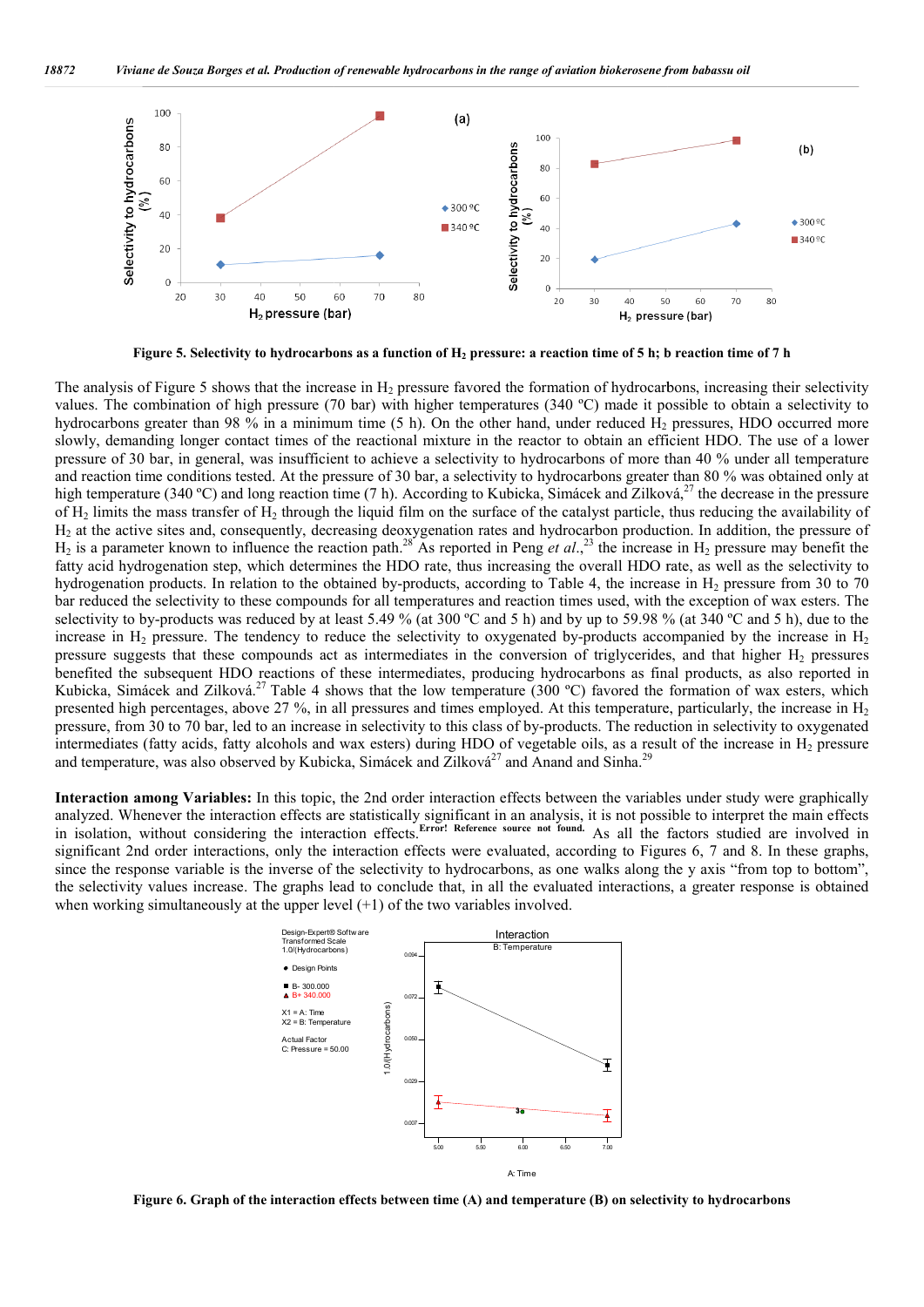In Figure 6, the lines are not parallel. This indicates that the effect caused by the change in the level of factor A (time) in the response (selectivity to hydrocarbons) depends on the level of factor B (temperature) and, therefore, there is an interaction between factors A and B.

This result corroborates that obtained in the statistical analysis, according to which the AB interaction is significant ( $p < 0.05$ ). As shown in the graph in Figure 6, the selectivity to hydrocarbons increases with the reaction time and with the temperature, being minimum ( $\approx$  13 %) for the conditions of 5 h and 300 °C and maximum ( $\approx$  80 %) in 7 h and 340 °C. It is observed that the lower the temperature, the greater the increase in selectivity caused by increases in reaction time.

The possibility of obtaining hydrocarbon percentages close to 80 %, even if intermediate  $H_2$  pressures (50 bar) are employed, reaffirms the significance of the AB interaction effect. In addition, the steep slope of the upper straight line shows that, for the temperature of 300 ºC, the increase in reaction time increases significantly the selectivity obtained, while the gentle slope of the lower straight line indicates that, for the temperature of 340 °C, the selectivity obtained with 5 h is already above 60 % ( $\approx$  67 %), improving even more with the increase of the reaction time. The distance between the upper and lower straight lines reaffirms that temperature is a factor of high influence on selectivity to hydrocarbons so that the increase of this variable, from 300 ºC to 340 ºC, provided much higher selectivity values, regardless of the reaction time employed.



**Figure 7. Graph of the interaction effects between time (A) and H2 pressure (C) on selectivity to hydrocarbons**

The position of the two straight lines in Figure 7, practically parallel, demonstrates that the effect caused by the change in factor A level (time) on the response (selectivity to hydrocarbons) is independent of factor C ( $H_2$  pressure) and that, therefore, there is no significant interaction effect between such factors. This result confirms that the effect of AC interaction is not statistically significant ( $p > 0.05$ ). According to the graph, at 320 °C, the selectivity to hydrocarbons is minimal ( $\approx$  17 %) under conditions of 5 h and 30 bar, and increments in the reaction time and in the pressure of H<sub>2</sub> increase the selectivity to hydrocarbons obtained.

The analysis of Figure 7 attests to the prominent influence of the temperature variable in obtaining the desired products. The performance of babassu oil HDO at an average temperature (320 ºC) provided a maximum hydrocarbon selectivity below 70 % ( $\approx$  65 %), a result obtained when a high pressure of H<sub>2</sub> (70 bar) was combined with a long reaction time (7 h). Such observation also confirms the results already discussed in previous topics, in which it was verified that, based on the parameter of the associated model equation, the interaction term between the reaction time (A) and  $H_2$  pressure (C) factors has the least significant contribution to hydrocarbon selectivity.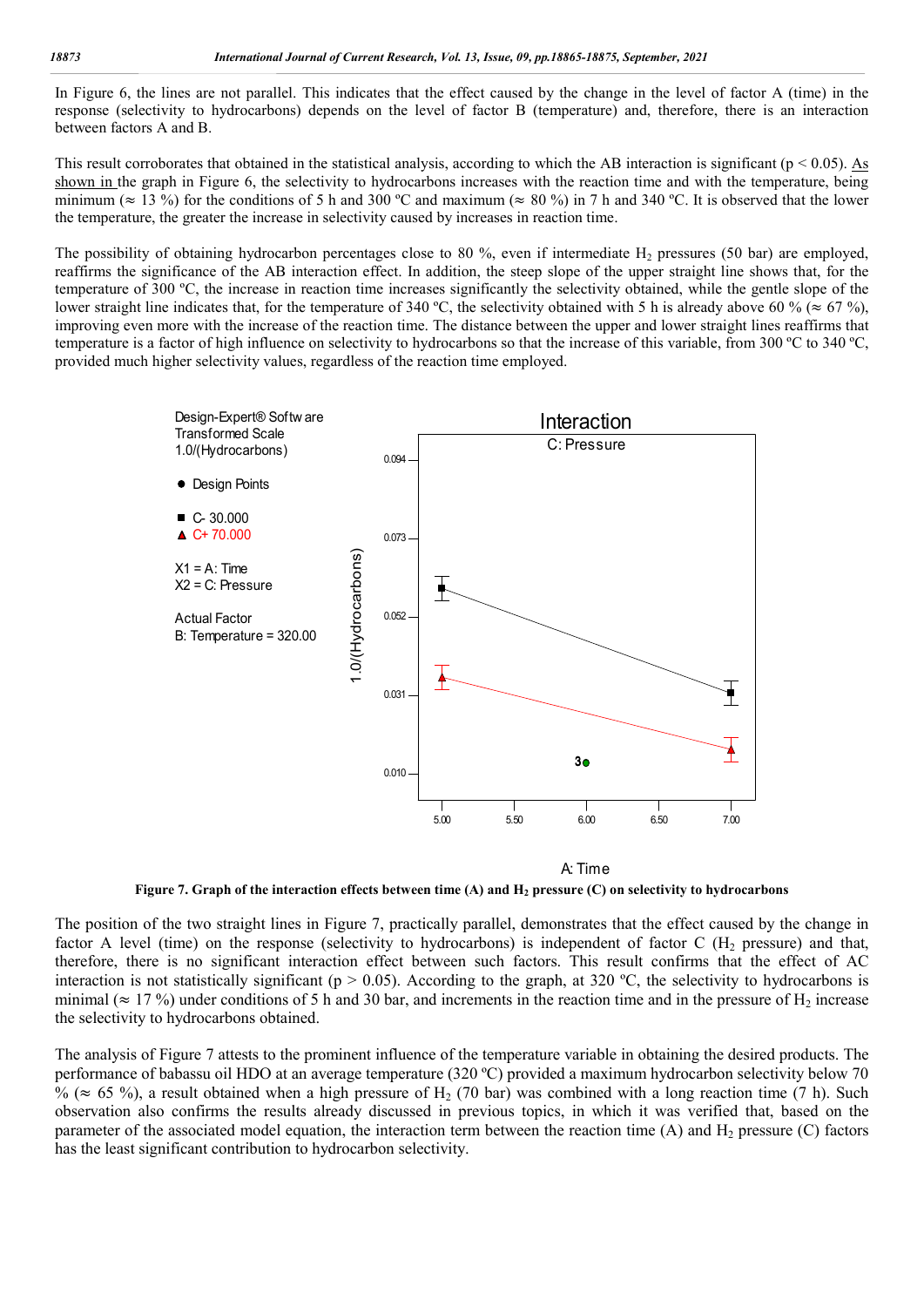

**Figure 8. Graph of the interaction effects between temperature (B) and H<sub>2</sub> pressure (C) on selectivity to hydrocarbons** 

In Figure 8, the straight lines are not parallel, indicating that the effect caused by the change in the level of factor B (temperature) on the response (selectivity to hydrocarbons) depends on the level of factor C (pressure) and, therefore, there is interaction between factors B and C. In addition, ANOVA showed that the interaction effect between factors B and C is statistically significant ( $p < 0.05$ ). The graph shows that increases in temperature and pressure lead to higher hydrocarbon selectivities, and the lower the pressure, the greater the gain in selectivity caused by increases in temperature. It is also noted that, in the studied intervals, with a reaction time of 6 h, the selectivity to hydrocarbons is minimal ( $\approx$  14 %) under conditions of 300 °C and 30 bar and maximum ( $\approx 90\%$ ) at 340 °C and 70 bar.

#### **CONCLUSION**

The fatty acids profile showed that babassu oil has triglycerides predominantly formed by saturated and monounsaturated fatty acids with 12 carbon atoms (44.58 %). Approximately 70 % of the fatty acids that make up the oil correspond to the fraction with the potential to produce hydrocarbons in the aviation biokerosene range (C9 - C15). The HDO reactions of babassu oil, in the presence of the NiMo/ $\gamma$ -Al<sub>2</sub>O<sub>3</sub> catalyst, led to the production of the compounds of interest (hydrocarbons), also generating fatty acids, fatty alcohols, wax esters and fatty acid esters as by-products. The best result was obtained in the conditions of 340 ºC and 70 bar of H2, in which a selectivity to hydrocarbons of 98.41 % was achieved, in a reaction time of 5 h. ANOVA showed that the model obtained is statistically significant and fits properly with the experimental data. According to the model, both the temperature, the pressure of  $H_2$  and the reaction time significantly affected the selectivity to hydrocarbons ( $p < 0.05$ ), with the temperature being the variable of greatest influence among the three studied ( $p < 0,0001$ ). Attesting the importance of the temperature factor on the response, ANOVA showed that it was present in synergism between the factors that obtained statistically significant effects ( $p < 0.05$ ): the reaction time - temperature interaction and the temperature -  $H_2$  pressure interaction. Higher selectivities could be obtained when working simultaneously at the upper level  $(+ 1)$  of the two variables involved in an interaction, that is, 7 h of reaction, 340 ºC and 70 bar of H2. The results obtained in this work point out the potential of using babassu oil as raw material for the production of renewable hydrocarbons in the aviation biokerosene range (C9 - C15), through the HDO process, and demonstrate the influence of reaction time, temperature and  $H_2$  pressure conditions on obtaining such products.

## **REFERENCES**

- 1. Santillan-Jimenez, E.; Crocker, M. Catalytic deoxygenation of fatty acids and their derivatives to hydrocarbon fuels via decarboxylation/decarbonylation. *J. Chem. Technol. Biotechnol.* 2012, 87, 1041-1050, DOI: 10.1002/jctb.3775.
- 2. Associação das Indústrias Aeroespaciais do Brasil (AIAB). Inserção do Brasil nos biocombustíveis aeronáuticos. *Parc. Estrat.* 2011, 16 (32), 59-64.
- 3. International Civil Aviation Organization (ICAO). Resolutions adopted at the 37th Session of the Assembly (provisional edition). Montreal, 2010.
- 4. Choudhary, T. V.; Phillips, C. B. Renewable fuels via catalytic hydrodeoxygenation. *Appl. Catal. A: Gen.* 2011, 397, 1-12, DOI: 10.1016/j.apcata.2011.02.025.
- 5. Holmgren, J.; Marinangeli, R.; Marker, T.; McCall, M.; Petri, J.; Czernik, S.; Elliott, D.; Shonnard, D. Opportunities for biorenewables in oil refineries. Final Technical Report, U.S. Department of Energy, Washington, 2005.
- 6. Kukushkin, R. G.; Bulavchenko, O. A.; Kaichev, V. V.; Yakovlev, V. Influence of Mo on catalytic activity of Ni-based catalysts in hydrodeoxygenation of esters. *Appl. Catal. B: Environ.* 2015, 163, 531-538, DOI: 10.1016/j.apcatb.2014.08.001.
- 7. Snare, M.; Kubicková, I.; Maki-Arvela, P.; Eranen, K.; Murzin, D. Y. Heterogeneous catalytic deoxygenation of stearic acid for production of biodiesel. *Ind. Eng. Chem. Res.* 2006, 45, 5708-5715, DOI: 10.1021/ie060334i.